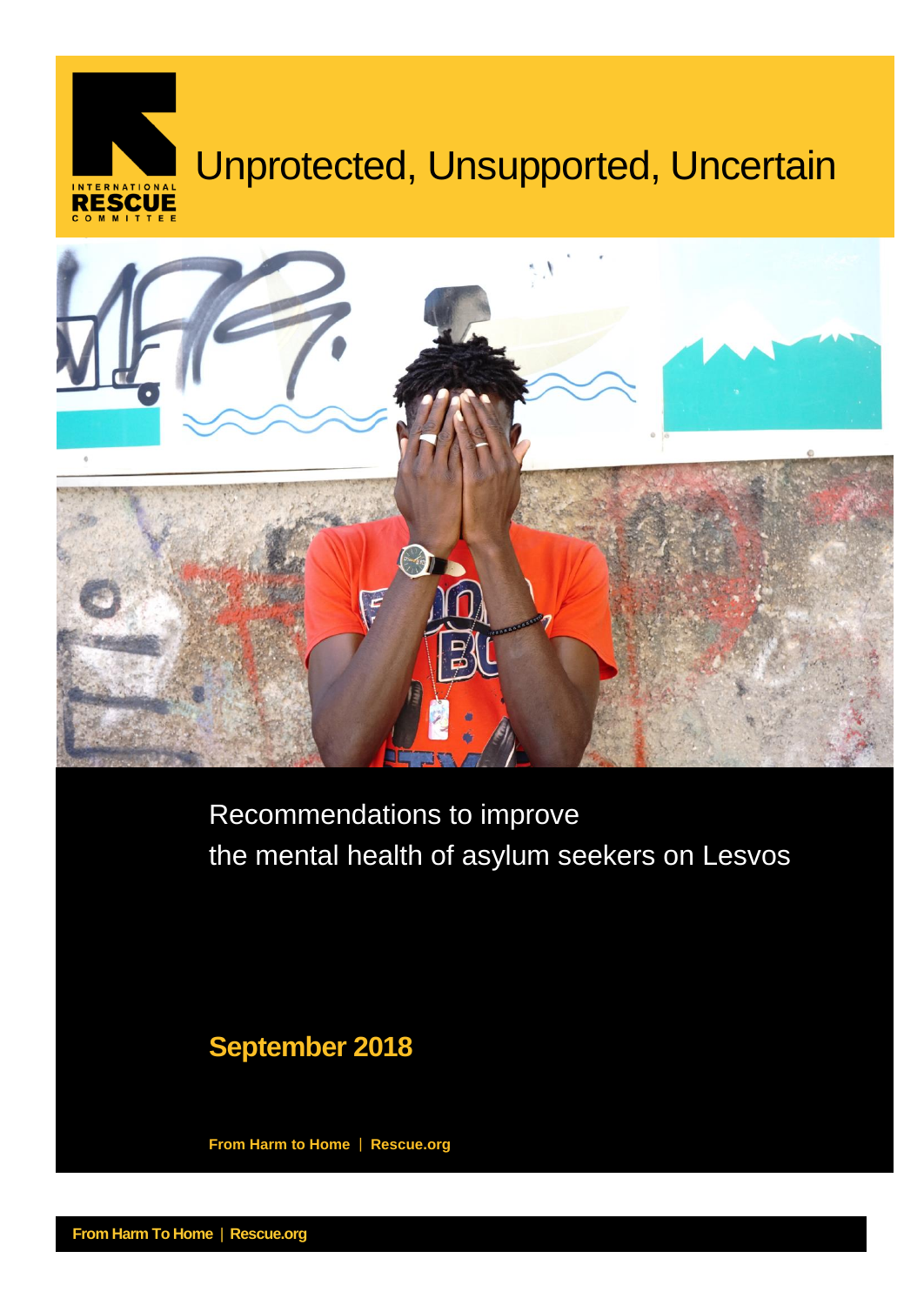# Introduction

Asylum seekers living at Moria, the reception and identification center (RIC) on the Greek island of Lesvos, are under enormous mental strain. With no choice but to live in unacceptable conditions, with little concrete information about their futures and long waits to have their asylum claims heard, suicide rates among IRC clients are astonishingly high: thirty percent of our clients have attempted suicide. Sixty percent have considered attempting suicide.

"Several times I have attempted suicide. The only reason I am glad I didn't succeed is because of the children."

*Ahmad (35) Iraqi single father with 4 children living in the Olive Grove, Moria, Lesvos.*

The majority of those at Moria are refugees from Syria, Iraq and Afghanistan. They have fled war and many have endured horrific trauma, both in their homes, and on their journey to Europe. Conditions at Moria exacerbate that trauma. The International Rescue Committee (IRC) runs a mental health and psychosocial support centre in Mytilene, the capital of Lesvos, to provide services to some of the residents of Moria.

Moria has been problematic from the outset. Currently, more than 8,500 people are crammed into a site which only has the capacity to host 3,100. 84 people are expected to share one shower. 72 people are expected to share one toilet. People must rise at four in the morning to stand in line to get food and water, which is distributed at eight. The sewage system is so overwhelmed, that raw sewage has been known to reach the mattresses where children sleep, and flows untreated into open drains and sewers.

Asylum seekers must wait for every vital thing – from health care to legal aid. The public health system is overwhelmed. So too are the lawyers. Asylum seekers must wait months, if not over a year, to have their asylum claims heard. Information is erratic at best. Staff have walked off the job more than once, such is their objection to working conditions. Fights are a daily occurrence, and riots happen often. Women are particularly vulnerable and do not feel safe. It is no wonder then that asylum seekers are under such mental stress and are in urgent need of mental health services.

It is important to note that the desperate conditions in which people are obliged to live in Moria are avoidable. There are a number of external factors which contribute to the current situation: first, the short-sighted policies put in place to implement the March 2016 EU-Turkey deal; second, a lack of political will on the part of European Union member states to agree a fair and effective responsibility sharing system; and third, the difficulty of the Greek state to successfully utilise funding streams made available to it and create a long-term sustainable strategy to manage the response nationally. The mental health crisis we now face at Moria presents a stark example of why it is essential to urgently step up and agree to support EU border countries.

Over the past six months, the IRC has been gathering the testimony of clients who attend our mental health centre in Mytilene. This brief outlines our findings and puts forward recommendations for the Greek local and central government, EU leaders and donors, to ensure that all asylum seekers at Moria in need of mental health services are able to access it and that living conditions do not trigger or exacerbate existing trauma.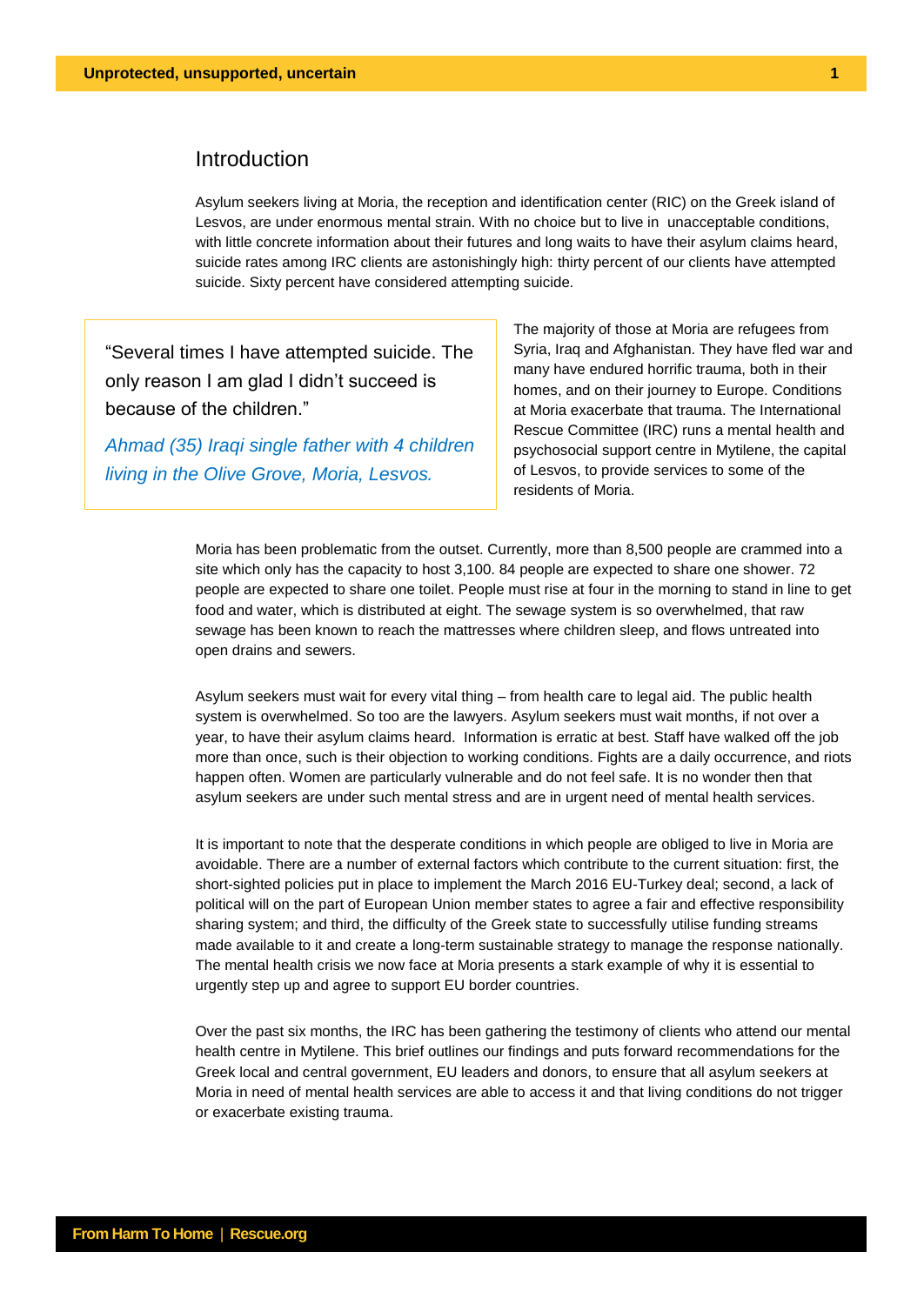# Findings from the IRC mental health programme on Lesvos

The IRC's mental health programme in Mytilene (Lesvos) operates with 4 psychologists, two case workers, two interpreters and a manager.

Since opening our mental health and psychosocial support centre in March of this year, we have seen 126 clients from Moria. Forty-one percent of the people who have received mental health services in our clinic in Mytilene report post-traumatic symptoms, such as flashbacks and nightmares and 64% manifest depressive symptoms, such as sadness, guilt and hopelessness. Twenty-four percent of our clients are victims of torture. Sixteen percent of our clients suffer from psychological distress.

Gender-based violence and sexual violence against both women and men are high, amounting to 50% of all our clients, 67% of whom are women and 33% men.

The IRC also provides psychiatric care and medication provision through an external partnership with two private psychiatrists, in order to address the gap of the public sector psychiatric provision.

However, people using the mental health services in the IRC centre in Mytilene, have to return to Moria after their sessions, which compromises the work done by psychologists. As long as our clients continue to live in Moria, it will be difficult for them to make progress, for they will be stuck in a vicious circle of hopelessness and distress.

| <b>Symptoms</b>       | <b>Percent of clients</b> |
|-----------------------|---------------------------|
| Suicidal Ideation     | 60%                       |
| <b>Anxiety/Stress</b> | 55%                       |
| Suicide attempts      | 29%                       |
| <b>Aggressiveness</b> | 18%                       |
| Self-harm             | 15%                       |
| Psychotic symptoms    | 6%                        |
| <b>PTSD</b>           | 41%                       |
| Depression            | 64%                       |

#### **IRC mental health centre data**

Through both the personal testimonies of clients who attend our mental health services and observations from medical responders on the ground at Moria, we believe that conditions at Moria both create, and exacerbate mental health conditions for those who have no choice but to reside there.

Three major factors negatively impact the well-being and mental health status of asylum seekers in Moria: Lack of protection, lack of support and lack of any certainty about their future.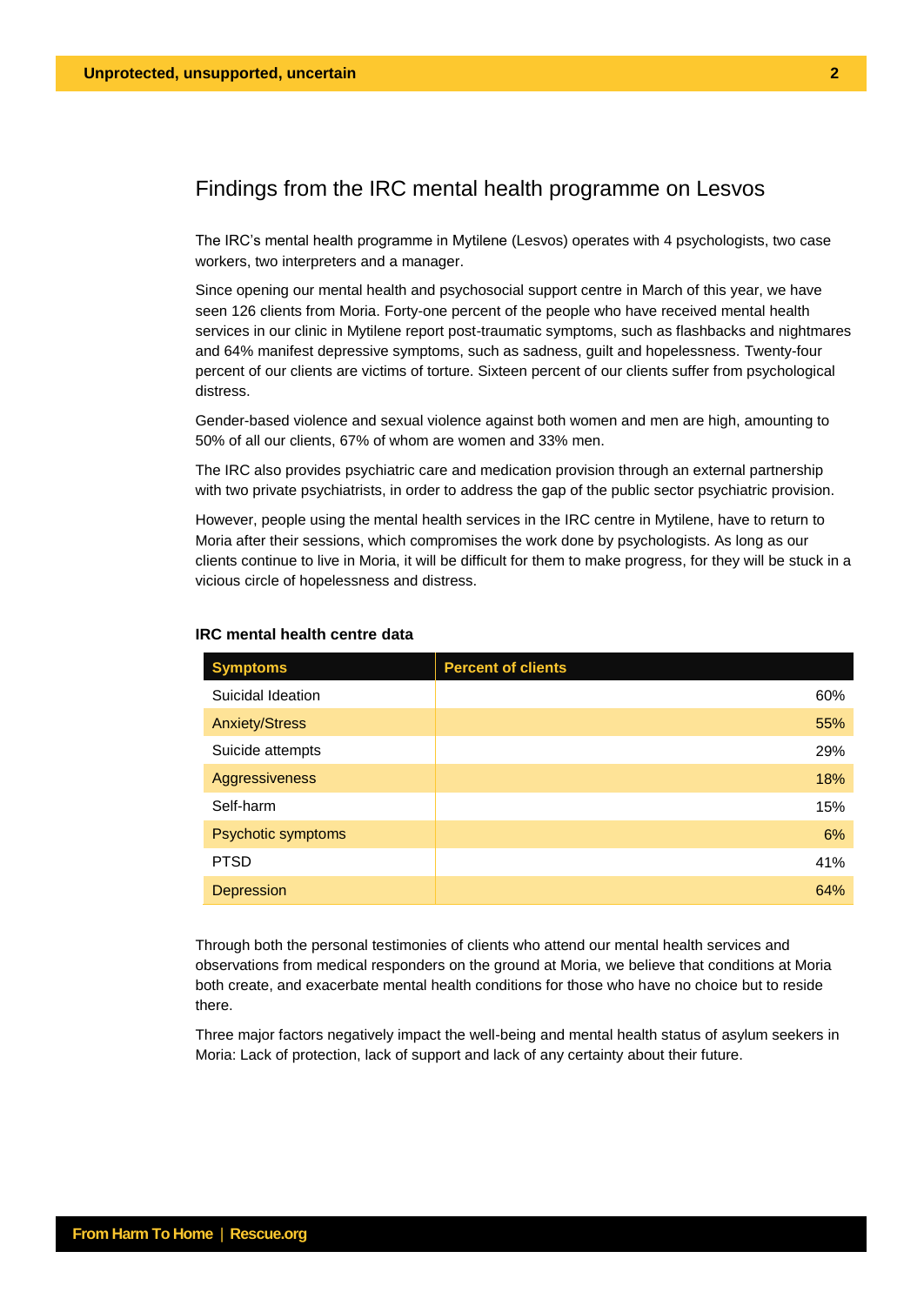# **1. Lack of protection**

Officially, there are currently more than 8,500 people in Moria, which has capacity to host  $3,100<sup>1</sup>$ . Overcrowding strains all services and staff and creates tensions and feelings of unsafety.

#### **Security**

Living at Moria causes stress and fear, which exacerbates trauma and can trigger mental health problems. It offers no privacy or safe shelter. Frequent fights and rioting affect everyone, forcing hundreds of families to flee every so often, with nowhere to go. On 11 July, a 16-year old Syrian boy was shot in the head by a Greek farmer around Moria, as he and his family were fleeing the violence inside Moria<sup>2</sup>. Moreover, due to the absence of police presence in Moria and the impunity of the perpetrators, there are reports of popular courts, whereby communities have taken the law into their own hands, trying and punishing wrongdoers of their community. Considering the above, it is of no surprise that, despite past adversities, people in Moria request more police presence in the camp.<sup>3</sup>

#### **Past and present adversities**

Most of the people in Moria come from war-torn countries. The set-up of Moria reminds them of what they escaped: barbed wires, army, and violence. For example, the army coordinates the food distribution which deters some people from going to the food line. The frequent violent incidents also bring back adverse events and increases feelings of insecurity.

# **Women & girls**

"I am afraid for my children. I don't have my husband with me to keep them safe. A neighbour's 11 year old girl went missing. They attacked her here. They raped her. One woman, traveling alone, they raped her too."

*Hanan, Syrian mother travelling alone with 3 children, Moria, Lesvos.*

# **Men & boys**

Moria is unsafe for everyone but especially unsafe for women and girls and reports of sexual harassment in Moria are high<sup>4</sup>. Because of the overcrowding, women often have to share tents with other families and unknown men. Women and girls try to avoid the toilets day and night out of fear and have to ask for someone to escort them when they really need to go. Many single women are put in the unaccompanied minors' section for their safety but we are aware of cases of sexual harassment and abuse of women who were put there for their protection. Due to the lack of capacity in alternative accommodation, women may be returned to a tent in Moria days after childbirth, even after a Csection, as well as after reporting an incident of sexual violence, including rape. No amount of treatment can help these women get over the violence endured, if forced to go back to the place where they are completely unprotected and may continue to live with the perpetrator.

Men and boys can also be subjected to violence, including sexual violence, in Moria. They can be harassed, beaten, or raped and suffer emotionally and physically as a result. Because of the shortage of alternative accommodation, especially for single men, they may have to remain in Moria

<sup>1</sup>[http://mindigital.gr/index.php/%CF%80%CF%81%CE%BF%CF%83%CF%86%CF%85%CE%B3%CE%B9%CE%BA%CF%8C-](http://mindigital.gr/index.php/%CF%80%CF%81%CE%BF%CF%83%CF%86%CF%85%CE%B3%CE%B9%CE%BA%CF%8C-%CE%B6%CE%AE%CF%84%CE%B7%CE%BC%CE%B1-refugee-crisis) [%CE%B6%CE%AE%CF%84%CE%B7%CE%BC%CE%B1-refugee-crisis](http://mindigital.gr/index.php/%CF%80%CF%81%CE%BF%CF%83%CF%86%CF%85%CE%B3%CE%B9%CE%BA%CF%8C-%CE%B6%CE%AE%CF%84%CE%B7%CE%BC%CE%B1-refugee-crisis)

<sup>2</sup> <http://www.ekathimerini.com/230543/article/ekathimerini/news/syrian-teen-shot-by-farmer-in-lesvos>

<sup>&</sup>lt;sup>3</sup> UNHCR participatory assessment, May-June 2018

<sup>4</sup> [http://www.unhcr.org/news/briefing/2018/2/5a7d67c4b/refugee-women-children-face-heightened-risk-sexual-violence-amid](http://www.unhcr.org/news/briefing/2018/2/5a7d67c4b/refugee-women-children-face-heightened-risk-sexual-violence-amid-tensions.html)[tensions.html](http://www.unhcr.org/news/briefing/2018/2/5a7d67c4b/refugee-women-children-face-heightened-risk-sexual-violence-amid-tensions.html) ; https://www.msf.org/confinement-violence-and-chaos-how-european-refugee-camp-traumatising-people-lesbos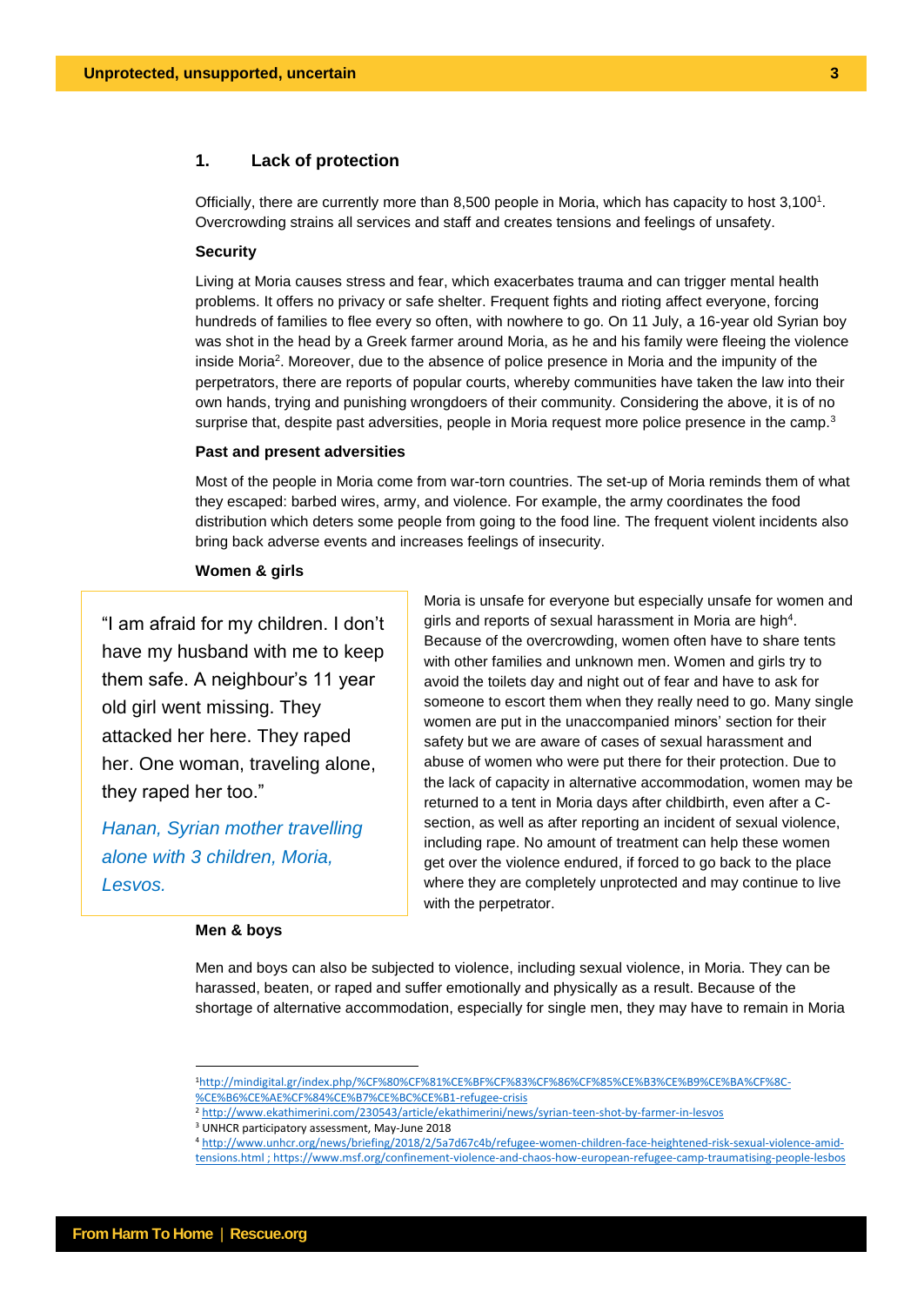with their perpetrators. Too often, the medical treatments they require post these traumatic experiences are not available or accessible to them on the islands.

#### **Basic needs**



*Credits: Daphne Tolis, IRC* Asylum seekers in Moria light open fires to cook their food

In Moria, one has to fight for everything. Access to food is precarious: the queues are long so many people sleep there to ensure that they get food and water. Many vulnerable people cannot stand in the long queues or are afraid because of the violence that frequently starts at the food line and as a result, end up hungry. Due to these challenges, many residents have to cook their own food but, as there are no cooking facilities, they end up using dangerous methods, such as lighting open fires or cooking inside their tents. Conditions have not improved since November 2016, when a woman and her granddaughter were killed in Moria, because the gas canister they were using for cooking exploded in their tent<sup>5</sup>.

There are not enough latrines and the septic tanks consistently overflow. In the main area of Moria camp and in the adjacent overflow camp known as Olive Grove, there are 72 people per functioning toilet and 84 people per functioning shower. This is well below the recommended humanitarian standards in emergency situations<sup>6</sup>, while there are frequent water cuts, causing long queues, health concerns and tensions.

# **Lack of alternative accommodation on Lesvos and mainland Greece**

Living in Moria is inevitable for most residents, even for very vulnerable individuals and families. The containment policy imposed on everyone upon arrival, in order to implement the EU-TK Statement<sup>7</sup>, combined with no accommodation capacity on mainland Greece, means that even asylum seekers without geographical restrictions cannot be moved out of Lesvos. This is especially worrying for asylum seekers with mental health issues and victims of torture, as they don't have access to the services they need. Moreover, the rules for alternative accommodation clearly exclude people with mental health problems, because there are no professionals in the scheme to support them. However, this policy effectively excludes the most vulnerable individuals and actively increases the likelihood of deterioration of their mental health. In addition, this policy can actually deter people from

<sup>5</sup> <https://www.reuters.com/article/us-europe-migrants-greece-camp-idUSKBN13J2CE>

<sup>6</sup> <https://www.msf.org/confinement-violence-and-chaos-how-european-refugee-camp-traumatising-people-lesbos>

<sup>7</sup> <https://www.rescue-uk.org/press-release/greece-asylum-seekers-abysmal-conditions-islands>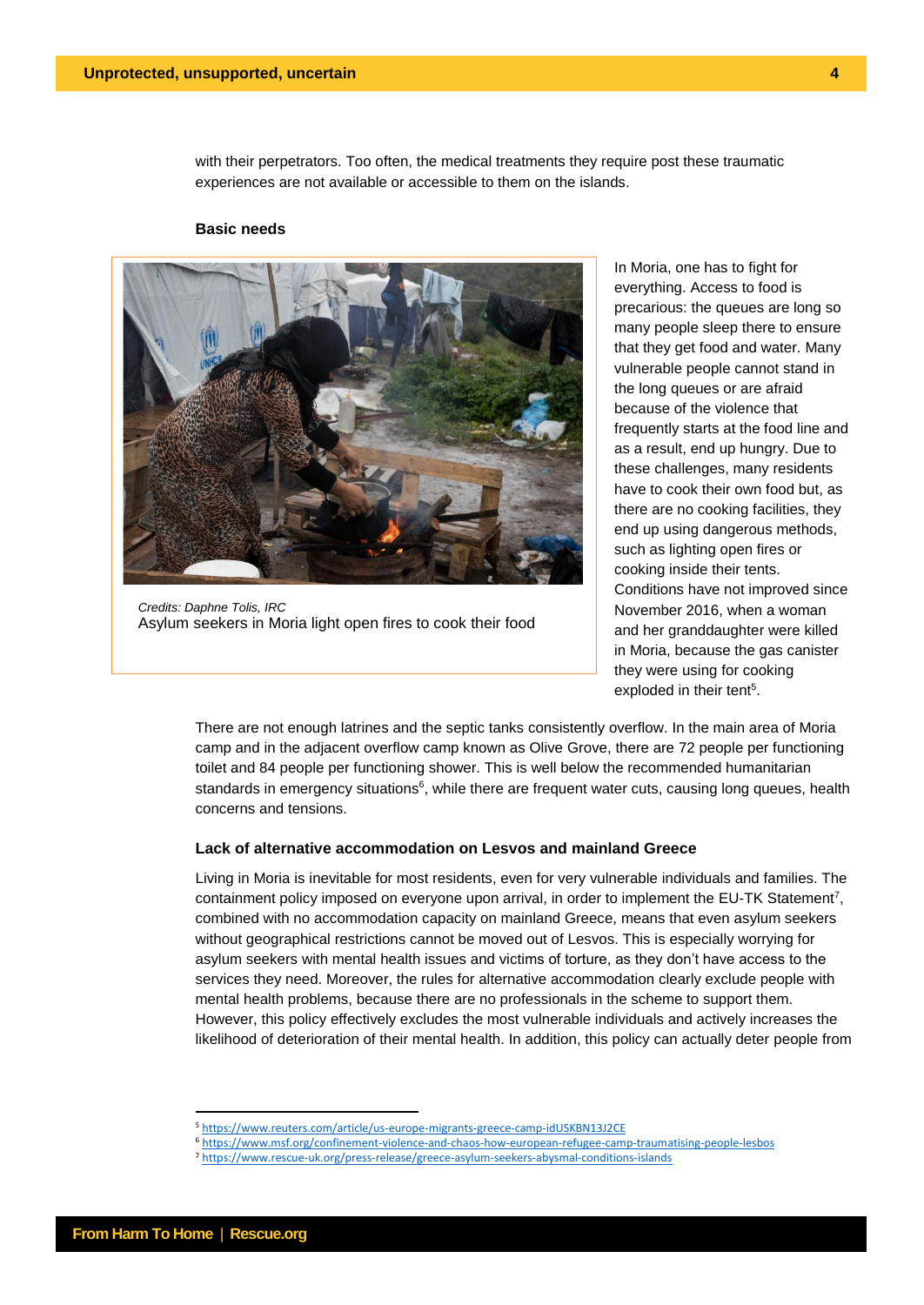seeking help for mental health both in terms of therapeutic needs and vulnerability status, as this would explicitly exclude them from alternative accommodation outside Moria.

To make things worse, the Municipal Council of Lesvos has adopted a decision<sup>8</sup> not to accept any women asylum seekers or refugees to the Safe Shelter for Women Victims of Gender-based Violence except in extreme circumstances and for a maximum of two days'. Although the decision is based on the premise that survivors of gender-based violence are vulnerable and should be transferred to the mainland, the decision in practice leaves them stranded in Moria, often having to live with the perpetrator of the said violence. It is crucial that the Municipality and central government work together to expand housing and provide dignified reception conditions for all asylum seekers, as required by Law<sup>9</sup>.

# **2. Lack of support**

Since the transition of management of the refugee response in the five islands RICs to the Greek state in August 2017, all services have been consistently below standard, unable to cover needs<sup>10</sup>. Healthcare provision in Moria is indicative of this disturbing fact<sup>11</sup>. Lack of access to healthcare puts the health and well-being of asylum seekers at risk and puts additional burden on their mental health.

"In Syria, we were able to go to the hospital. Here you can't go. Even if you are in a lot of pain they won't accept you. Sometimes the doctor will write a prescription but we don't have any money to buy it."

*Salima, Syrian female, Moria, Lesvos.*

#### **Physical health**

The state agency providing medical services in Moria, KEELPNO<sup>12</sup>, has been shorthanded since it started operating in Moria in 2017, while many of its staff have resigned due to fatigue, frustration and difficult working conditions. As a result, there are currently only two male doctors, one per shift, and nobody to cover the night shift. Interpretation is also a huge gap, so interpreters from other agencies are sometimes called to assist. There are reports that residents of Moria are often asked to support with interpretation. This is of great concern as the lack of confidentiality may deter people from reporting incidents of abuse or mental health problems in front of community members.

Working space for KEELPNO is another challenge, as they have only been assigned one container for almost 40 staff of social workers, psychologists and nurses. These professionals often have to work outdoors, in complete absence of privacy and under any weather conditions. Requests for additional working space have not been granted, seemingly due to the general lack of space within the RIC. This situation negatively affects work conditions for staff as well as their ability to identify and help survivors of sexual violence and victims of torture..

There are several volunteer medical organisations working inside Moria<sup>13</sup> but all are stretched and forced to turn away patients because of the large numbers of people seeking help.

<sup>8</sup> Municipal Council decision 503/2018 of 16 July 2018

<sup>9</sup> [Law 4540/2018](http://www.asylumineurope.org/sites/default/files/resources/n_4540_2018.pdf)

<sup>10</sup> <https://www.rescue-uk.org/sites/default/files/document/1597/jointngoroadmap12122017.pdf>

<sup>11</sup> [https://www.msf.org/sites/msf.org/files/msf\\_lesbos\\_vulnerability\\_report1.pdf](https://www.msf.org/sites/msf.org/files/msf_lesbos_vulnerability_report1.pdf)

<sup>&</sup>lt;sup>12</sup> [Hellenic Centre for Disease Control and Prevention,](http://www.keelpno.gr/) government agency providing health services within the RICs

<sup>13</sup> BRF, DocMobile, ERCI, Kitrinos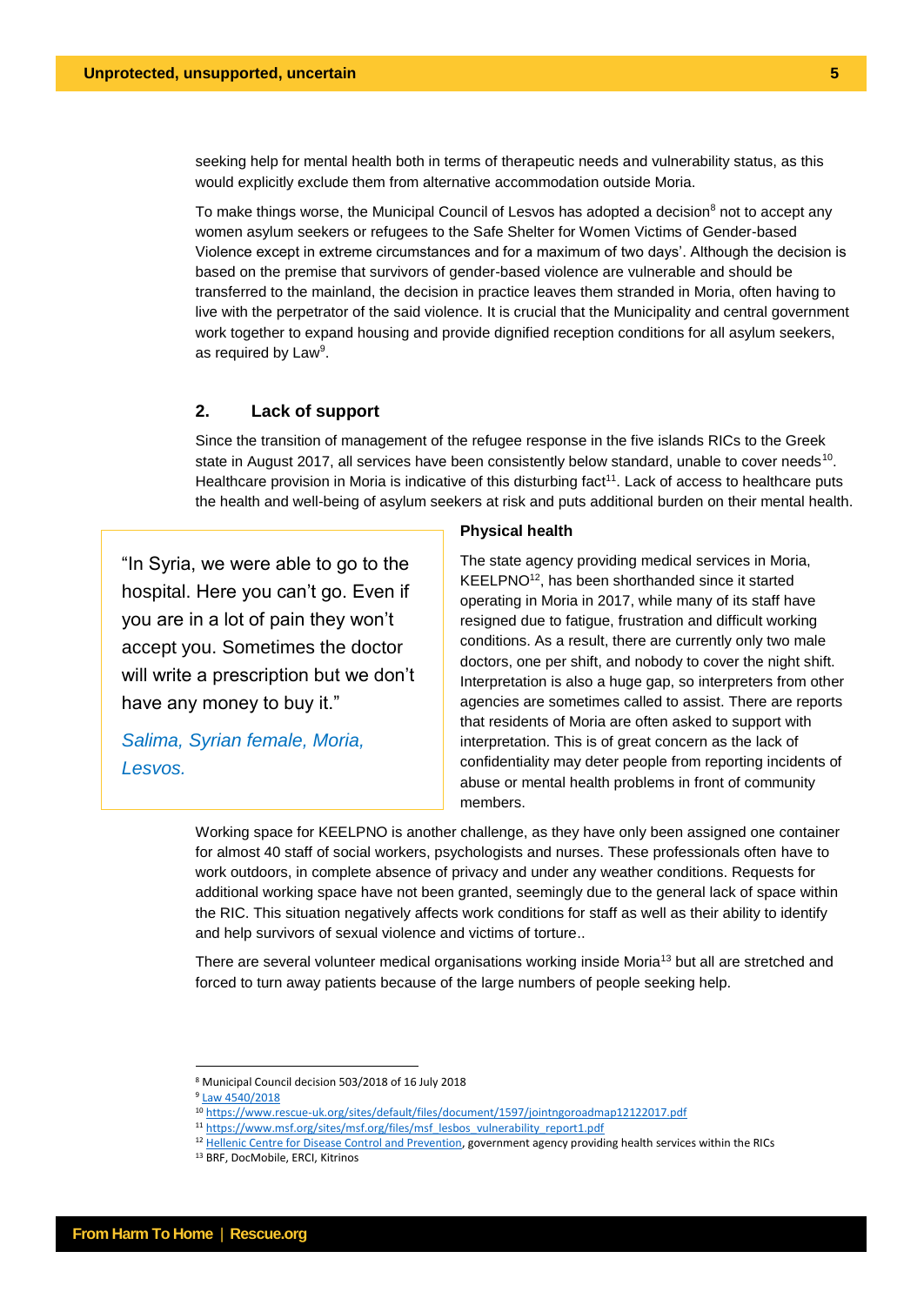# **Mental health**

Severe budget cuts in public health, at a time when the economic crisis generated an increase in the need for certain medical care, especially mental health care, have adversely impacted everyone on Lesvos: host communities and refugees alike<sup>14</sup>.

Lack of interpreters means that the psychiatric department of the public hospital in Mytilene has very low capacity in receiving patients from the refugee population, while there is currently no child psychiatrist. Shortage of doctors at the public hospital means that receiving an appointment takes a long time and hospitalisation is practically impossible. As a result, asylum seekers with mental health problems and survivors of sexual violence cannot find the care they need on Lesvos. Still, they have no choice but to stay there, in conditions that exacerbate their mental health.

## **3. Lack of any certainty about the future**



*Photo credit: Lucy Carrigan, IRC* Parent*s* worry about their children's future. Most Syrian children have not been in school for years.

Most of the asylum seekers who have visited our mental health services feel like they are living in limbo as they don't understand the asylum procedures and what their future holds. As time goes by, this uncertainty, compounded by the appalling living conditions in Moria, exacerbates or even triggers mental health issues.

Geographical restrictions force asylum seekers to stay on the islands until they get refugee status. People deemed 'vulnerable' as per Greek Law and certified by KEELPNO's medical screening, have to stay until their first asylum interview<sup>15</sup>. However, not only do the screenings take too long but there are concerns about their accuracy. Constant changes in the vulnerability forms and respective operating procedures have raised concerns that there is a trend towards

trying to reduce the number of asylum seekers recognized as vulnerable<sup>16</sup>. In her recent visit to Greece, the Council of Europe Commissioner for Human Rights, Ms. Dunja Mijatović insisted on the need to improve and speed up the vulnerability assessment procedure, among other things, in order to better protect the rights of all vulnerable people, including persons with mental health conditions who, as she stressed, are becoming increasingly common due to a prolonged stay in substandard conditions in Moria<sup>17</sup>. Asylum interviews of vulnerable asylum-seekers are currently scheduled for the second half of 2019 or even 2020.

<sup>14</sup> <https://www.thenationalherald.com/146589/economic-crisis-greeks-mental-health-takes-beating/>

<sup>15</sup> <https://www.rescue-uk.org/sites/default/files/document/1597/jointngoroadmap12122017.pdf>

<sup>16</sup> <https://www.hrw.org/news/2017/06/01/eu/greece-pressure-minimize-numbers-migrants-identified-vulnerable>

<sup>17</sup> <https://www.coe.int/en/web/commissioner/-/greece-immediate-action-needed-to-protect-human-rights-of-migrants>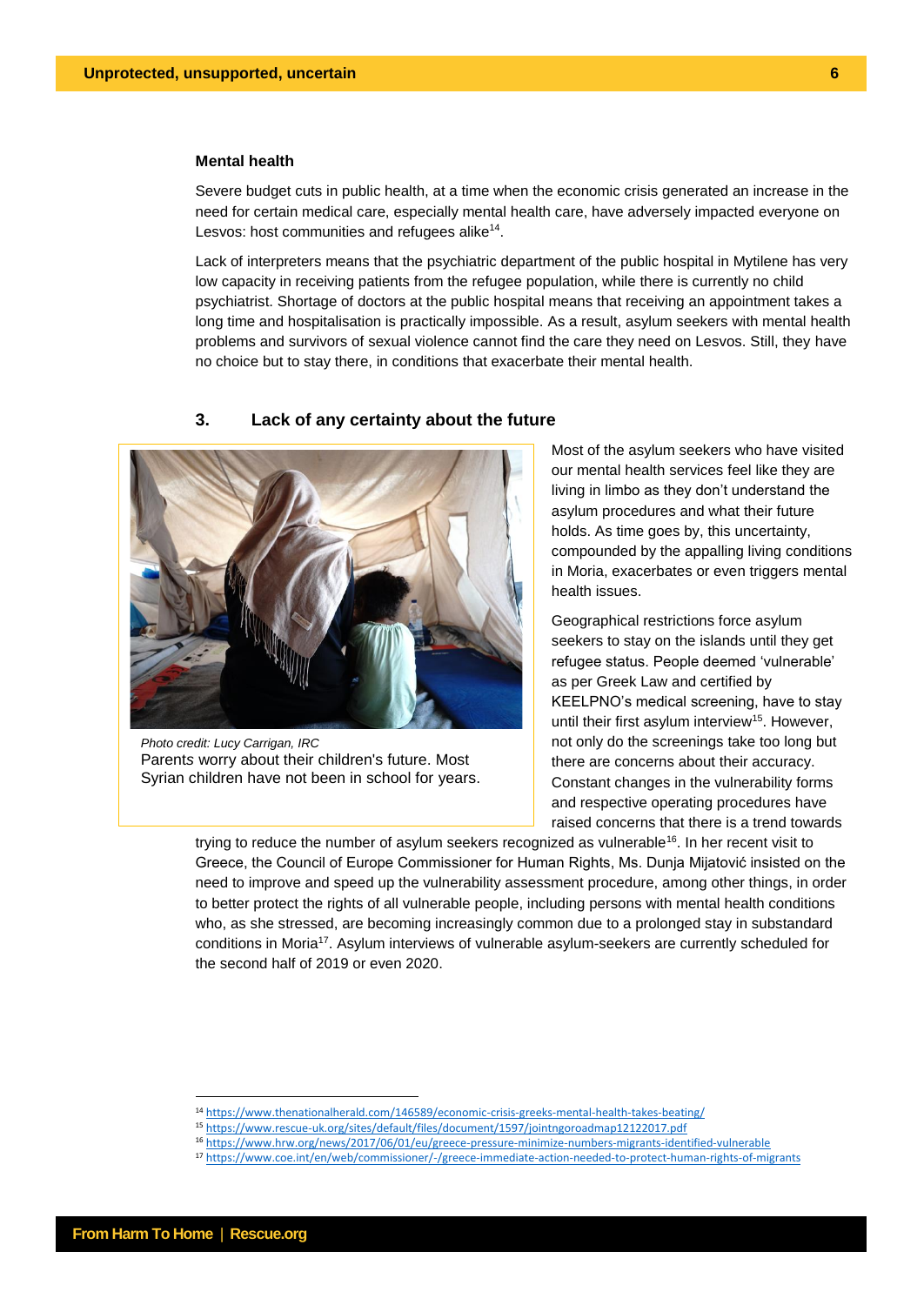# Recommendations

The International Rescue Committee has been responding to the needs of refugees and asylum seekers on Lesvos since July 2015. Based on our experience, and our clients' feedback, we have the following recommendations to improve the mental state of refugees and asylum-seekers living in Moria:

#### **To the Manager of the Moria RIC**

- Assign more working space to KEELPNO, so that psychologists, nurses and social workers can work efficiently and in a safe environment that ensures privacy;
- Strive for better allocation of shelter. Gender separation should be ensured to avoid women being forced to share shelter with unknown males or living in the unaccompanied children section; and
- Ensure security and lighting in commons areas, especially toilet and shower areas.

#### **To the Municipality of Lesvos:**

- Support and increase the capacity of alternative accommodation on the island of Lesvos, such as PIKPA and Kara Tepe, so vulnerable people can be temporarily removed from Moria while waiting to be transferred to the mainland; and
- Reverse the Municipal Council decision 503/2018 of 16 July 2018 to not accept women refugees at the Safe Shelter for Women Victims of Gender Based Violence, except in very urgent cases and for two days only.

## **To the Hellenic Police:**

- Increase police presence and patrolling in the RIC, including with additional policewomen;
- Train staff on working with refugees, including psychological first aid and essential protection understanding; and
- Ensure there is consistent police follow-up to reports of sexual abuse, which should result in the legal prosecution of the perpetrator, as provided by Law<sup>18</sup>.

#### **To the Greek government:**

- Increase accommodation capacity on the mainland and transfer people with no geographical restrictions and all vulnerable people who, by law, do not fall under the border procedure, out of Lesvos immediately;
- Ensure dignified reception conditions for all asylum seekers in Greece, conditions that meet humanitarian standards and do not put their health and safety at risk;
- Staff the asylum process with trained operators and interpreters in order to speed up the processing of asylum applications, whilst ensuring all necessary safeguards for fair procedures are in place, and guarantee vulnerability assessments are conducted by trained staff at registration, ensuring people have access to the specialised services they need, and that their case will follow the correct legal pathway;

<sup>&</sup>lt;sup>18</sup> Articles [336](https://www.lawspot.gr/nomikes-plirofories/nomothesia/pk/arthro-336-poinikos-kodikas-viasmos) an[d 337](https://www.lawspot.gr/nomikes-plirofories/nomothesia/pk/arthro-337-poinikos-kodikas-prosvoli-tis-genetisias-axioprepeias) of the Penal code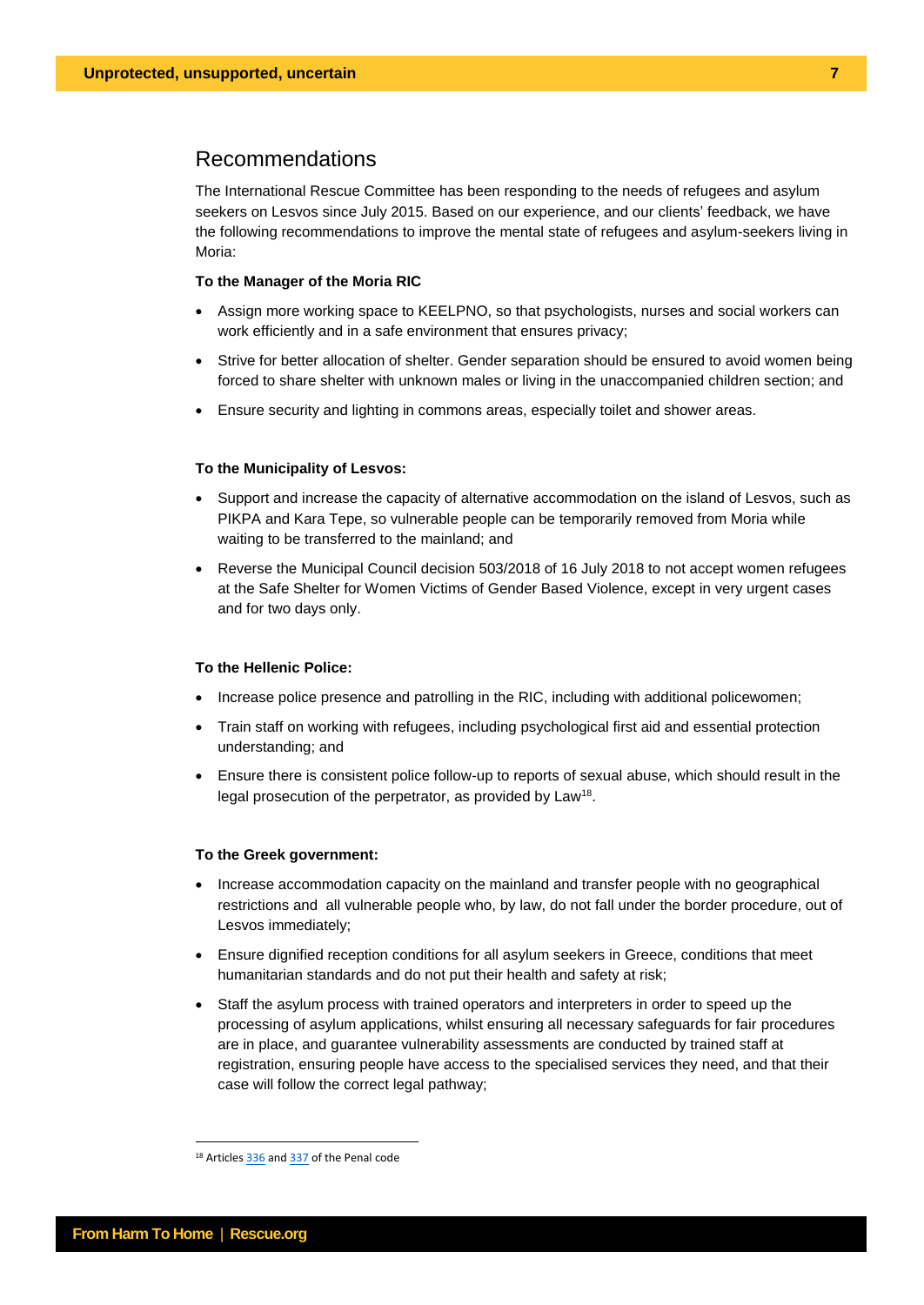- Equip KEELPNO with adequate trained personnel and required space to perform its mandated duties and enhance the capacity of the public hospital on the island to cover the increased medical needs of the refugee population, including mental health needs;
- Provide protection and safe shelter to all survivors of gender based violence and of sexual violence, as stipulated by Law<sup>19</sup>;
- Provide appropriate accommodation and support to vulnerable refugees with mental health problems, who are currently excluded from the out-of-camp accommodation scheme; and
- Develop a long-term strategic plan for managing migration into Greece in consultation with UNHCR, humanitarian organisations and local authorities, in order to strengthen coordination among all relevant actors.

## **To UNHCR:**

- Support the opening of emergency safe shelters for female survivors of gender-based and sexual violence, as well as for male and LGBTQI survivors of sexual violence;
- As the designated protection actor on Lesvos, put more pressure on all stakeholders for the prevention, protection, treatment and safe accommodation of survivors of gender-based violence, incl. sexual violence of men and boys; and
- Be more vocal and take a stand against policies and practices being implemented in Greece that reduce standards and minimize safeguards in the reception and asylum procedures.

#### **To donors:**

- Support organisations that provide mental health services and trainings on the islands, as the public system cannot currently cope; and
- Ensure transfers to alternative accommodation are prioritised according to vulnerability and not exercise pressure to fill every bed available at all costs.

### **To the EU member states:**

- Renew all efforts to agree an equitable and predictable responsibility sharing mechanism within the EU in order to reunite families and relocate vulnerable asylum seekers out of first arrival EU countries, such as Greece, and into other EU member states as soon as possible;
- Expand safe and regular routes into Europe as an alternative to dangerous sea journeys onto the Greek islands. Humanely and efficiently responding to spontaneous arrivals must be at the centre of any asylum system - but it is not the only approach to extending protection to those who need it.

<sup>19</sup> <https://www.lawspot.gr/nomikes-plirofories/nomothesia/nomos-4531-2018>